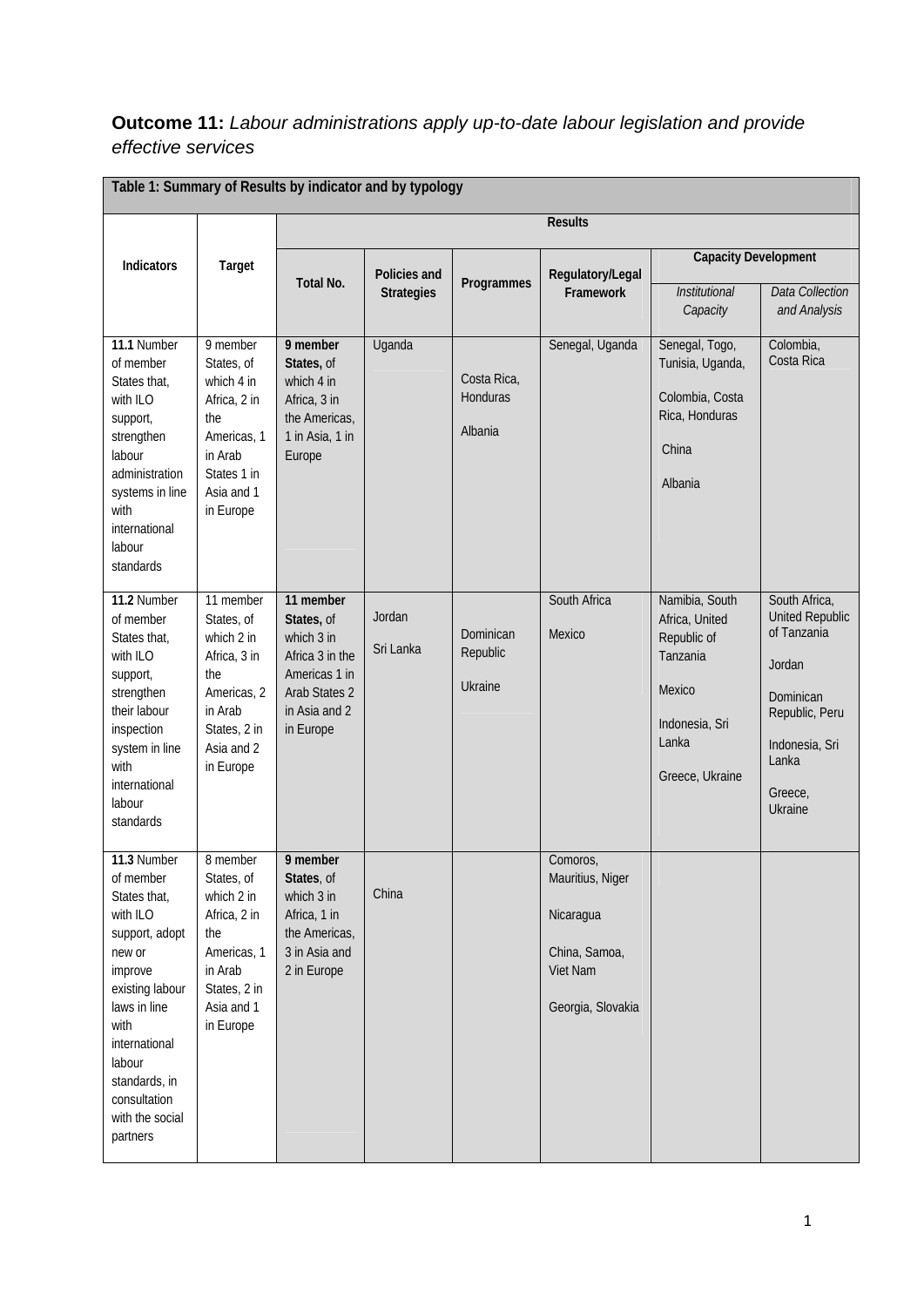| Table 2: ILO Results chain: Country examples |
|----------------------------------------------|
|                                              |

| Country      | <b>ILO Contribution</b>                                                                                                                                                                                                                                                                                                                                                                                                                                                                                                                                                                                                                                                                                                                                                                                                                                                                                                                                                                                                                                                                                                                                                      | Results (action taken by the country)                                                                                                                                                                                                                                                                                                                                                                                                                                                                                                                                                                                                                                                                                                                                                                                                                                                                                                                                                                           | Gender<br>Specific |
|--------------|------------------------------------------------------------------------------------------------------------------------------------------------------------------------------------------------------------------------------------------------------------------------------------------------------------------------------------------------------------------------------------------------------------------------------------------------------------------------------------------------------------------------------------------------------------------------------------------------------------------------------------------------------------------------------------------------------------------------------------------------------------------------------------------------------------------------------------------------------------------------------------------------------------------------------------------------------------------------------------------------------------------------------------------------------------------------------------------------------------------------------------------------------------------------------|-----------------------------------------------------------------------------------------------------------------------------------------------------------------------------------------------------------------------------------------------------------------------------------------------------------------------------------------------------------------------------------------------------------------------------------------------------------------------------------------------------------------------------------------------------------------------------------------------------------------------------------------------------------------------------------------------------------------------------------------------------------------------------------------------------------------------------------------------------------------------------------------------------------------------------------------------------------------------------------------------------------------|--------------------|
| South Africa | The ILO has been advocating that the<br>٠<br>government ratifies<br>the<br><b>ILO</b><br>Labour<br>Inspection Convention (No. 81) through the<br>following actions:<br>Conclusion of a legislative gap<br>$\circ$<br>analysis prepared to assist the<br>Government in identifying its<br>readiness for the ratification of C.<br>81<br>A recommendation in the labour<br>$\circ$<br>inspection needs assessment<br>that the Government<br>ratify<br>Convention No. 81.<br>Lobbying of the government<br>$\circ$<br>through a series of technical<br>advisory meetings on labour<br>inspection                                                                                                                                                                                                                                                                                                                                                                                                                                                                                                                                                                                | In June 2013 the Government of South Africa<br>٠<br>ratified the Labour Inspection Convention<br>(No.81).                                                                                                                                                                                                                                                                                                                                                                                                                                                                                                                                                                                                                                                                                                                                                                                                                                                                                                       |                    |
| Indonesia    | The ILO provided technical assistance to the<br>٠<br>Government for strengthening the capacity<br>of its labour inspection system, in particular<br>through:<br>the translation of the IILO Turin<br>$\circ$<br>labour inspector curriculum into<br>Bahasa;<br>the delivery of training for more<br>$\circ$<br>than 250 inspectors based on<br>this curriculum and a specific<br>training of trainers for 50 labour<br>inspectors to form a cadre of<br>trainers and encourage the<br>adaptation of the Turin<br>curriculum to the Indonesian<br>context;<br>the piloting of a self-assessment<br>$\circ$<br>tool for national labour inspection<br>systems developed by ILO Turin,<br>which includes provision for sex-<br>disaggregated data;<br>the convening of the first ever<br>$\circ$<br>national tripartite conference on<br>labour inspection in order to<br>improve regular collaboration<br>between the MOMT inspectorate<br>and employers and workers<br>organizations;<br>the completion of a pilot project<br>$\circ$<br>on standardizing labour<br>inspection statistics to strengthen<br>the data gathering and analysis<br>function of the MOMT drawing on | The Indonesian Ministry of Manpower and<br>٠<br>Transmigration revised its training curriculum<br>for labour inspectors based on material from<br>the ILO Turin curriculum.<br>Following the first ever tripartite labour<br>٠<br>inspection conference, a national tripartite<br>committee<br>on<br>labour<br>inspection<br>was<br>established by Ministerial Regulation in 2012<br>as a forum for consultation between the<br>inspectorate and the social partners on the<br>functioning of the country's labour inspection<br>system.<br>The MOMT adapted its internal reporting<br>٠<br>methods to include sex disaggregated<br>information on labour inspectors in the<br>country following the piloting of an ITC-ILO<br>self-assessment tool.<br>Subsequent to these and other joint efforts to<br>٠<br>strengthen the Indonesian labour inspection<br>system, the MOMT hired and trained<br>approximately 600 new labour inspectors<br>their<br>recently<br>updated<br>using<br>training<br>curriculum. |                    |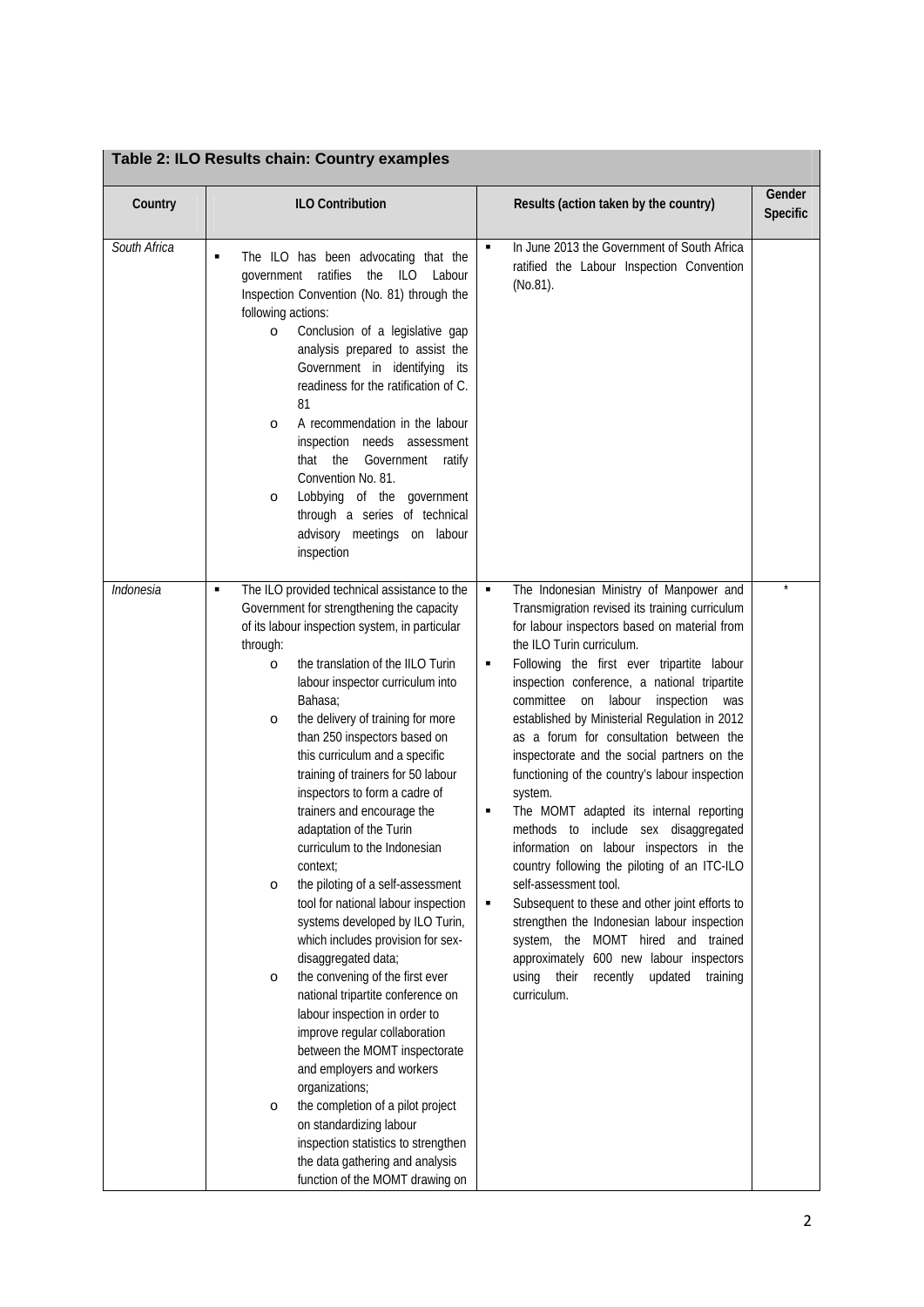|          | labour inspection activities.                                                                                                                                                                                                                                                                                                                                                                                                                                                                                                                                                                                                                                                                                                                                                                                                                                                                                             |                                                                                                                                                                                                                                                                   |  |
|----------|---------------------------------------------------------------------------------------------------------------------------------------------------------------------------------------------------------------------------------------------------------------------------------------------------------------------------------------------------------------------------------------------------------------------------------------------------------------------------------------------------------------------------------------------------------------------------------------------------------------------------------------------------------------------------------------------------------------------------------------------------------------------------------------------------------------------------------------------------------------------------------------------------------------------------|-------------------------------------------------------------------------------------------------------------------------------------------------------------------------------------------------------------------------------------------------------------------|--|
|          |                                                                                                                                                                                                                                                                                                                                                                                                                                                                                                                                                                                                                                                                                                                                                                                                                                                                                                                           |                                                                                                                                                                                                                                                                   |  |
| Viet Nam | • Labour Law Reform<br>Building on earlier work in previous biennium,<br>the ILO provided technical advisory services<br>throughout the process of labour law reform in<br>Viet Nam. Technical assistance included<br>provision of comparative legal information, of<br>national studies and surveys and of technical<br>comments on the draft Labour Code, on the<br>draft Trade Union Law and draft decrees such<br>as the decree on labour dispatch.<br>A series of expert seminars and consultation<br>workshops (24) with a total of 720 participants<br>on key labour law and industrial relations<br><b>issues</b><br>• To inform the policy discussion on different<br>aspects of the Labour Code and Trade Union<br>Law, including on the employment relationship,<br>26 research papers, comparative labour law<br>notes and/or survey results were provided in<br>the biennium to the tripartite constituents. | . In June 2012 The National Assembly adopted<br>revised versions of the Labour Code and the<br>Trade Union Law incorporating more than 50<br>per cent of ILO comments.<br>• The Government also adopted nine decrees for<br>the implementation of these new laws. |  |

## **Lessons Learned**

Labour administration systems continue to operate in a context of austerity. Even so, many ministries have increased their efficiency using modern management methods. The ILO is increasingly asked to support these administrative reforms and should continue to develop an appropriate knowledge base as well as new tools to provide sound advice and assistance.

ILO services on labour inspection must be considered in the broader context of workplace compliance. This is confirmed by the many compliance gaps faced by workers around the world, in particular migrant and domestic workers and workers in SMEs. Priority inspection areas such as the employment relationship, undeclared work and psychosocial risks merit further study to develop appropriate ILO assistance. There is also a need to strengthen the central authority of labour inspectorates to effectively supervise and coordinate overall compliance and develop strategies in the area of occupational safety and health.

With respect to labour law, the Office should emphasize preliminary capacity development for government officials and social partners in less developed and fragile countries coming out of crisis (including war). This is true particularly for complex labour law issues as well as on the fundamentals of social dialogue practices. In middle to high-income countries, the Office should assist labour law developments by providing evidence-based policy advice drawing on combined legal and economic analysis. The Office's capacity to provide timely and tailored policy advice increases its influence over labour law reforms – an observation that warrants expanded labour law research. However, ILO labour law assistance remains conditioned by external factors beyond the Office's control such as changes in Government and legislative priorities. As such, the ILO must be prepared to engage with countries and a wide range of actors over the medium to long term in order to achieve results.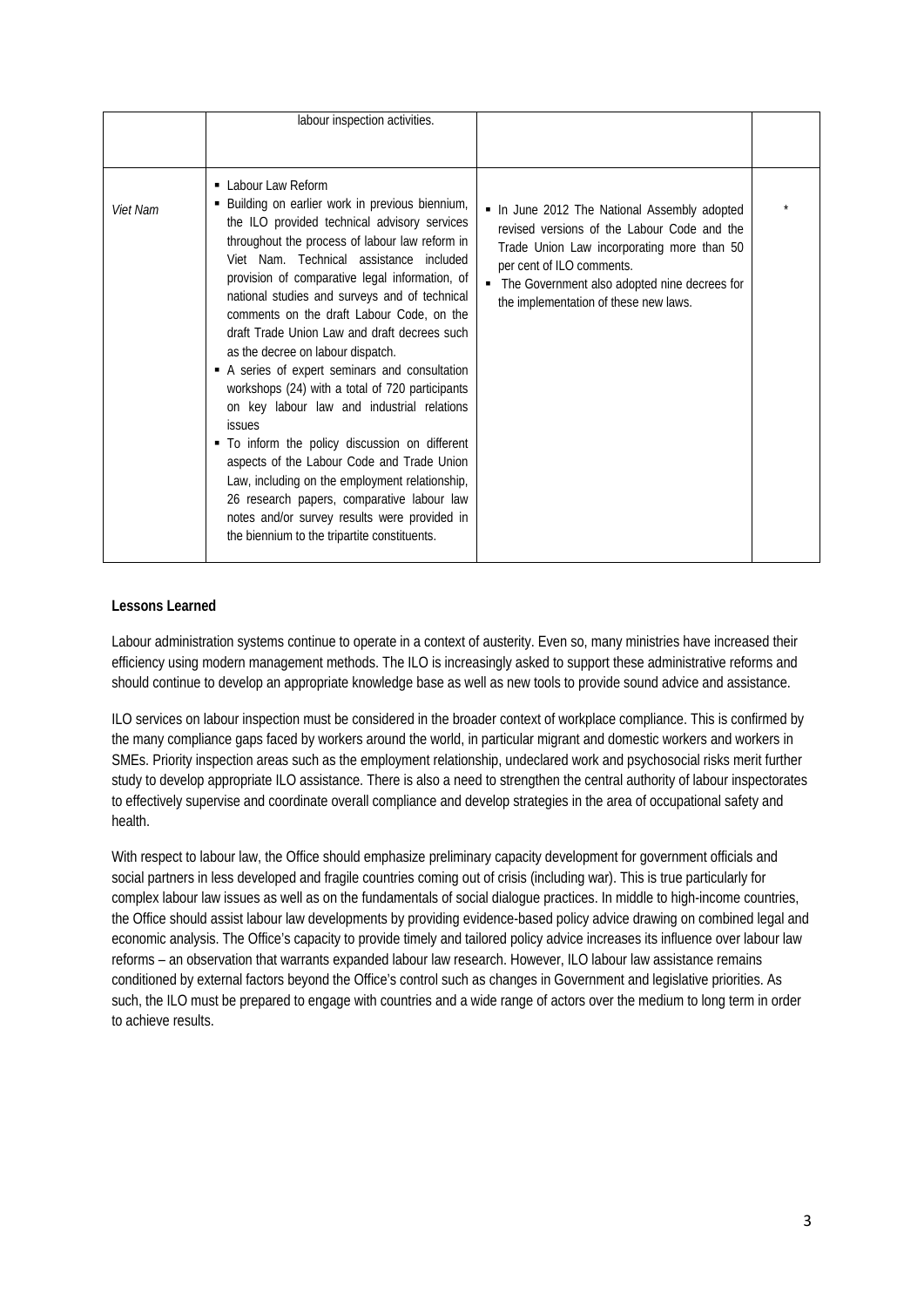## **Table 3: Summary of most significant outputs by typology**

| Knowledge generation and             | ٠              | Study on labour inspection and undeclared work in Europe based on national level            |
|--------------------------------------|----------------|---------------------------------------------------------------------------------------------|
| dissemination                        |                | research in seven countries to facilitate the sharing of comparative knowledge and          |
|                                      |                | experience and to assist labour inspectorates in designing effective approaches for         |
|                                      |                | combatting undeclared work                                                                  |
|                                      | ٠              | Book published on labour administration in uncertain times looking at labour policies       |
|                                      |                | and institutions in times of crisis and beyond. The book is destined primarily to policy    |
|                                      |                | makers from ministries of labour, but also to researchers and students in the field of      |
|                                      |                | social policy, industrial relations or public administration. It has also been used as a    |
|                                      |                | training tool.                                                                              |
|                                      | ٠              | Comparative overview of ministries of labour published covering the history, mandate,       |
|                                      |                | and challenges of these institutions from 36 countries and including a collection of        |
|                                      |                | organizational charts to provide ILO constituents with an analysis of current               |
|                                      |                | developments and trends in ministries of labour around the world                            |
|                                      | $\blacksquare$ | Comparative study of the law and practice of labour inspection sanctions in member          |
|                                      |                | States to help policy makers better understand and improve their own labour inspection      |
|                                      |                | sanctions systems                                                                           |
|                                      | $\blacksquare$ | Study analysing the connections between the employment relationship and the role of         |
|                                      |                | labour inspection as a governance tool to protect workers' rights and assist labour         |
|                                      |                | inspectorates in better understanding and developing effective approaches to                |
|                                      |                | addressing employment relationship issues in the workplace                                  |
|                                      | ٠              | Additional 29 profiles added to the national labour inspection system database bringing     |
|                                      |                | the total to 65 profiles.                                                                   |
|                                      | ٠              | EPLex database on employment protection legislation expanded to 30 new countries,           |
|                                      |                | (up-dated time-series information available on-line for 92 member States) and up-           |
|                                      |                | graded to provide new quantitative data and user-friendly functionalities to track legal    |
|                                      |                | reforms and facilitate cross-country comparative searches on hiring and firing              |
|                                      | ٠              | Publication of 15 country research papers on labour-market segmentation to better           |
|                                      |                | understand how labour market regulations affect job quality, in particular the stability of |
|                                      |                | the jobs, access to training and social security schemes. This research aims to inform      |
|                                      |                | policy-makers on the current debate surrounding the extent and implication of               |
|                                      |                | contractual segmentation of the labour markets.                                             |
|                                      | $\blacksquare$ | A guide to European regulations on the employment relationship was published to             |
|                                      |                | support the implementation of the Employment Relationship Recommendation (No. 198)          |
|                                      |                | and to assist constituents in developing national policies concerning the determination     |
|                                      |                | and use of employment relationships.                                                        |
| Policy advice and technical services | $\blacksquare$ | A harmonized labour inspection statistical methodology was developed based on pilot         |
|                                      |                | projects in six countries, allowing for improved collection and analysis of labour          |
|                                      |                | inspection data at the national level towards better comparability at the global level.     |
|                                      | $\blacksquare$ | Fourteen needs assessments carried out covering all regions. Each assessment                |
|                                      |                | included a set of findings and policy recommendations for strengthening national labour     |
|                                      |                | administration and inspection systems and served as a basis for planning follow-up ILO      |
|                                      |                | technical assistance                                                                        |
|                                      | ٠              | Advisory services on the structure of labour administration and inspection, the role of     |
|                                      |                | the central authority and training strategies provided to 53 member States                  |
|                                      | ٠              | Advisory services on labour law reforms provided to 48 member States, including             |
|                                      |                | through the preparation of 57 technical memoranda with ILO comments on draft labour         |
|                                      |                | laws                                                                                        |
|                                      |                |                                                                                             |
| Capacity building                    | ٠              | Training on labour inspection delivered to 1,410 officials from at least 65 member          |
|                                      |                | States, including in collaboration with the Turin Centre                                    |
|                                      | ٠              | Distance learning training platform produced based on selected modules of the ITC-ILO       |
|                                      |                | training curriculum on building modern and effective labour inspection systems in order     |
|                                      |                | to expand the curriculum's scope, enable guided self-study, and improve the cost            |
|                                      |                | effectiveness of training activities                                                        |
|                                      | ٠              | A training guide for labour inspector trainers was produced to improve the capacity of      |
|                                      |                | inspectors to themselves design, plan and implement effective training activities for       |
|                                      |                | labour inspectors                                                                           |